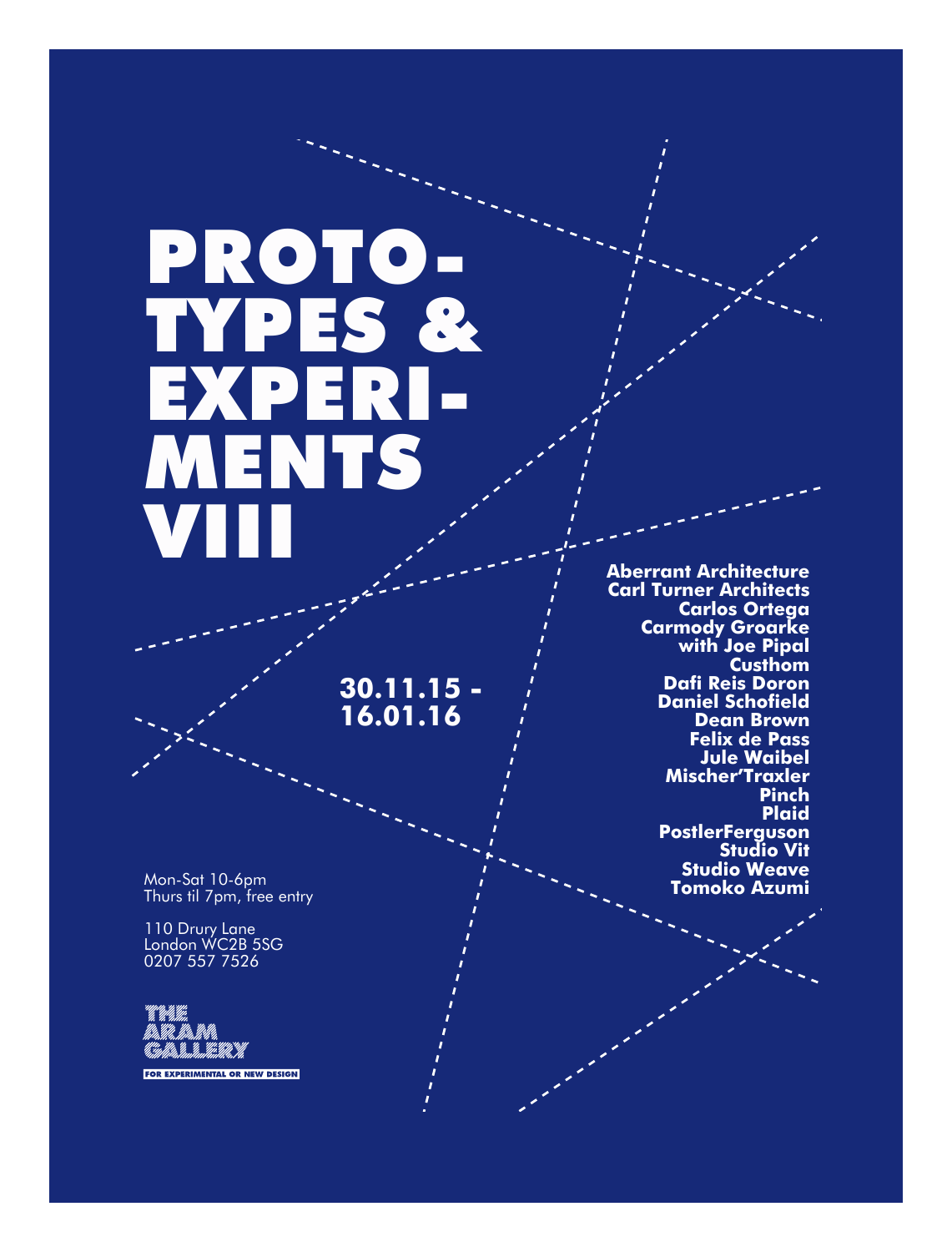**The eighth edition of Prototypes and Experiments shows models, samples, tests and iterations picked fresh from the studio shelves of architects and designers. This exhibition series has been ongoing at The Aram Gallery since 2008, asking participants from a broad range of disciplines to show ideas in development and give us an understanding of their creative process.**

**In tune with the gallery's interest in how designers think, plan and communicate three-dimensionally, each exhibitor presents not just a finished project, but the development work involved. An accompanying commentary explains the purpose of each exercise, its meaning to the final work and how it assisted the designer with making decisions along the way.**

**Riya Patel, curator**

#### **Aberrant Architecture**

Dark Communities

The notion of community is largely framed as positive, but what happens when a community nurtures the darker sides of life, society and design? Dark Communities was an installation that was part of the communities section of the 2011 Gwangju Design Biennale in South Korea curated by Beatrice Galilee & Helen Choi. This "dark side" of communities was explored through a structure that reinterpreted a typical Korean housing block. The windows allowed onlookers to view a variety of films, drawings and imagery which provided the visitor with a momentary glimpse at the lives of the inhabitants of the tower, much like a confessional booth or a peepshow. This sketch model and series of sketches are part of a study that we undertook, as part of the project's development process, investigating how we could translate the forms and scale of a typical Korean housing block into a more human scale structure and experience.

#### **Carl Turner Architects**

Home from Home

Home from Home was a temporary installation at MUDE in Lisbon. It draws upon (our) notions of "British" domestic language. Here the activities of reading, sleeping, eating, watching TV and playing have been organized so that the inhabitants are presented with an opportunity to experience the "British" house.

Composed of five individual parts that come together as one, each element is abstracted to a single domestic activity. These can be pushed together to form one single object or be pulled ajar to encourage interaction, then dispersed around the exhibition to form individual interventions.

We built a whole series of 3D computer models and small maquettes during the process. As the project developed the idea of an idealised house form, sliced into interlocking parts, modelling allowed us to see how the components would fit together like a Jenga puzzle.

# **Carlos Ortega**

Corkigami

Everyone said a seat made entirely out of cork was impossible; it was then we realized we had a challenge. Cork is sustainable, natural, lightweight, quite strong, flexible and warm - all these attributes make it unique. Corkigami takes these properties to their limit, and refers to the making of 3D objects from 2D materials (origami).

Its strength relies on both flexibility of the shell structure and a special process of lamination using quality cork sheet. After lamination, we cut the shape out of the flat material to be able to bend it. Then we glue it again on a simple curved former. We had to research different lamination techniques to archive a proper balance between strength and flexibility.

Scale models gave us a lot of information about how the product looks and how it works structurally. These models allowed us to move forward to a full-size prototype were we could fully test and adjust the chair.

### **Carmody Groarke with Joe Pipal**  Chair 182

Following restaurant projects Studio East Dining and The Filling Station, we produced a new bistro chair with designer Joe Pipal. The simple, comfortable and lightweight form has been generated through close examination of the qualities and economy achieved by some of the notable early 20th-century bentwood bistro chairs by Thonet, Mundus and JJ Kohn.

We chose wood for its strong associations with a legacy of simple, mutable and elegant bistro chair forms. The material choice affects the chair's form, how it performs and even the visual signals it offers as to how comfortable it is. By making the chair from wood, we were able to work in a way that was true to the tradition of furniture production, also allowing us to easily produce a series of prototypes within Carmody Groarke's studio workshop.

The elegant chair is constructed entirely from stained and waxed CNC-cut plywood and achieves its durability from robust, flexible cork-lined joints, which prevent the need for screw fixings.

#### **Custhom**

New Cross

We have been experimenting with embroidery on paper for the last ten years. New Cross wallpaper is stitched digitally through a non-woven heavy weight paper. We have a wellloved 1970s embroidery machine in the studio which we use for testing everything: thread weight; the number of times we can puncture the paper without it losing its function; and placing pens instead of needles for marking. This design started by looking at basket weaving and hand-sewn cross stitch techniques because we wanted to create curved lines on a grid structure. After experimenting on paper to find a continuous line throughout the designs we convert the drawing into vector points, then each vector into a stitch using software, before sending to a clothing factory in Leicester to be manufactured. The papers come back to our studio to be varnished for extra strength, the threads are trimmed and the backing paper is removed before it's complete.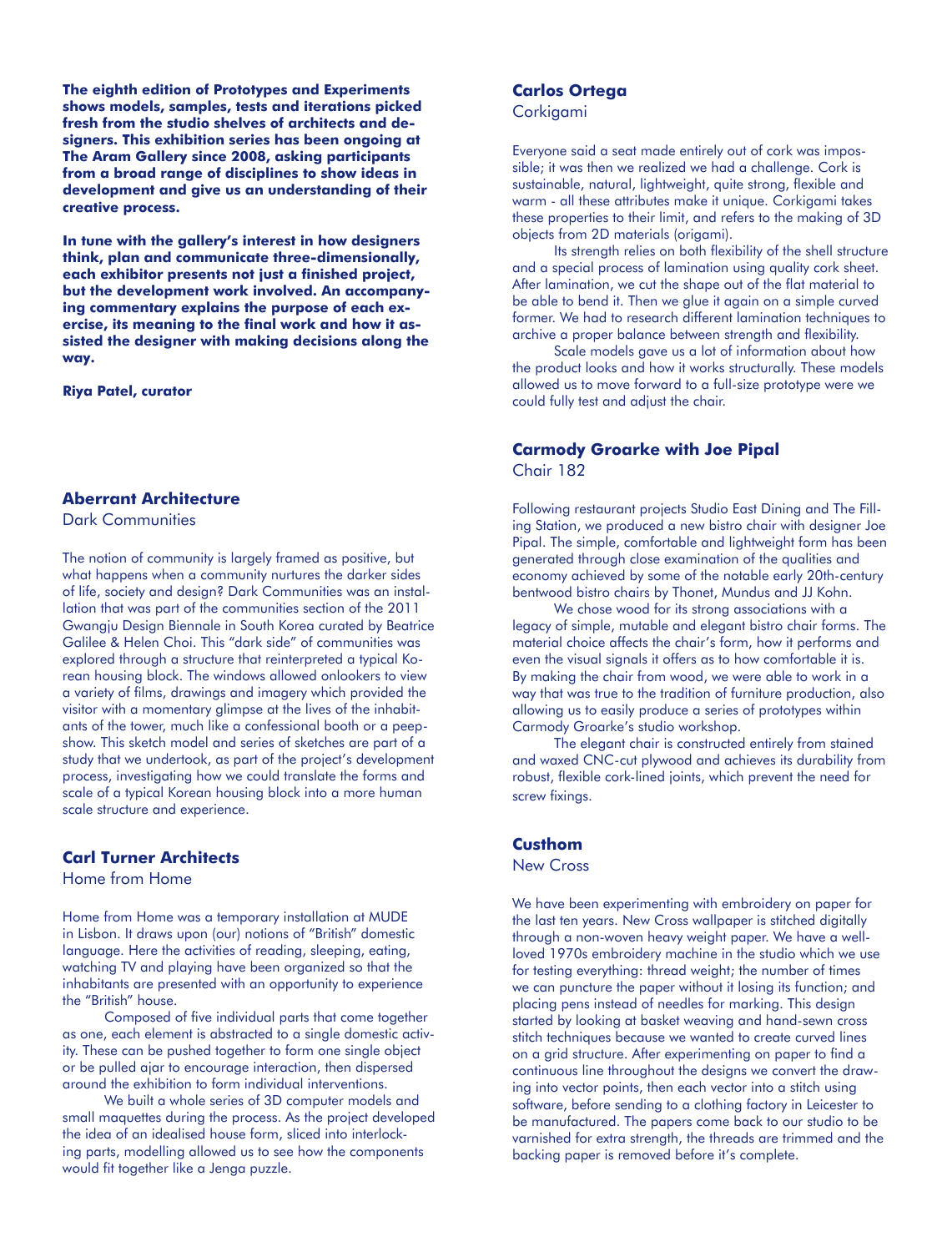#### **Dafi Reis Doron**

Lignes de Capiton

Lignes de Capiton presents an innovative and original use of the traditional upholstery technique of capitonnage. I worked with an expert upholsterer in order to realize this unusual version of capitonnage.

Wood beams function both as an alternative to the traditional buttons that pin-down the cushioned fabric, and as a means of creating a pattern on an otherwise blank surface. This project is an aesthetic and conceptual development of my Royal College of Art research to find new ways to create upholstery, and the subsequent "75% control" objects, in which soft polyurethane foam is cast onto an open wooden structure. The RCA research also led me to discover the wooden frame's added value of comfort.

This new piece calls to attention the peculiar nature of wood beams as elements that transcend, throughout the history of furniture, the entire range between function and decoration.

#### **Daniel Schofield**

#### **Tarnish**

The Tarnish Collection is a range of solid brass functional objects, where simple surface treatment helps to create a narrative.

I originally came up with the idea when working with brass on another project and noticing how easily touching it left a mark. This led me to experiment with lots of different tests in copper and brass as a surface finish. Originally I was looking to make patterns, but the lacquering soon became too complicated and bumpy and didn't feel nice to hold. I then reduced the lacquering to just half of each piece, which helps to highlight the difference between the finished and unfinished surfaces.

#### **Dean Brown**

Park Furniture: London Fields

This collection centres on London Fields as a resource and source of inspiration. A table, light, dresser and basket are made primarily from fallen branches of ash trees, retrieved from London Fields park. The hand carved wood is complemented by other materials and finishes – steel, glass, mirror and powder coating – made using manufacturers found close to the park.

The project examines the potential of "zero-kilometre production", and considers a park in a city as a material resource that co-exists with neighbouring trades. The collection strives for an identity distinct from rural craft-work through the collision of natural wood with more recognisably urban materials.

#### **Felix de Pass**  Universal Bottle

London-based distillery Sweetdram commissioned my studio to develop the 3D language for their new company – including design of their first bottle which is shown in this exhibition. We worked with the client to create a contemporary yet understated bottle design geared towards longevity and the functionality/ergonomics of pouring.

A complete product design service was provided: from design and prototyping through to product development and production management. Design directions and the refinement of shapes and forms were achieved through 3D CAD modeling and 1:1 prototyping. Various precise models were produced in CNC-machined model board to study specific aspects including how it felt in the hand, base diameter vs. height proportions, taper of sides, edge radiuses and physical presence on the bar shelf.

During the production stage further refinements were made alongside the development of blow mould tooling by glass bottle and stopper-closure manufacturing partners in Italy. Vial sampling packaging was also designed as part of the 3D identity.

# **Jule Waibel**

Unfolded Things

My work transforms sheet materials into three-dimensional objects. By using the same technique in different contexts and with different materials, I'm constantly creating new environments for my unfolded objects.

After the pleated paper dress made from Tyvek, I made a steam mould for pressing softer fabric garments that expand and contract as the wearer moves. With the same method I made a collection of seats in wool felt that are folded three-dimensionally under steam and heat to create flexible pleats.

I also make wooden moulds for vacuum-forming shapes in plastic, create plaster moulds to dip into liquid latex, and fold plastic moulds within which I place soft expanding foam – all these methods are for shaping and developing my range of unfolded three-dimensional objects.

#### **Mischer'Traxler**

Reversed Volumes

The Reversed Volumes project was all about trial and error. Our main goal was to make a "fruit-bowl" that used a fruit as the main ingredient. After several tests with organic fruit material that all failed for different reasons, we decided to cast the void between an existing bowl and a fruit/vegetable.

For the first self-produced batches, each piece was individually cast in ceramic-plaster. Two years later in 2012, we were asked by PCM Design if we would like to have the project in their collection. This was a great opportunity to develop the collection further for serial production. Tests in ceramic and other materials were not satisfying, but then PCM found a company in Madrid which was able to cast the bowls in food-safe resin. After one year of development with PCM, finally the problems were solved and since 2013 Reversed Volumes have been available as serial products.